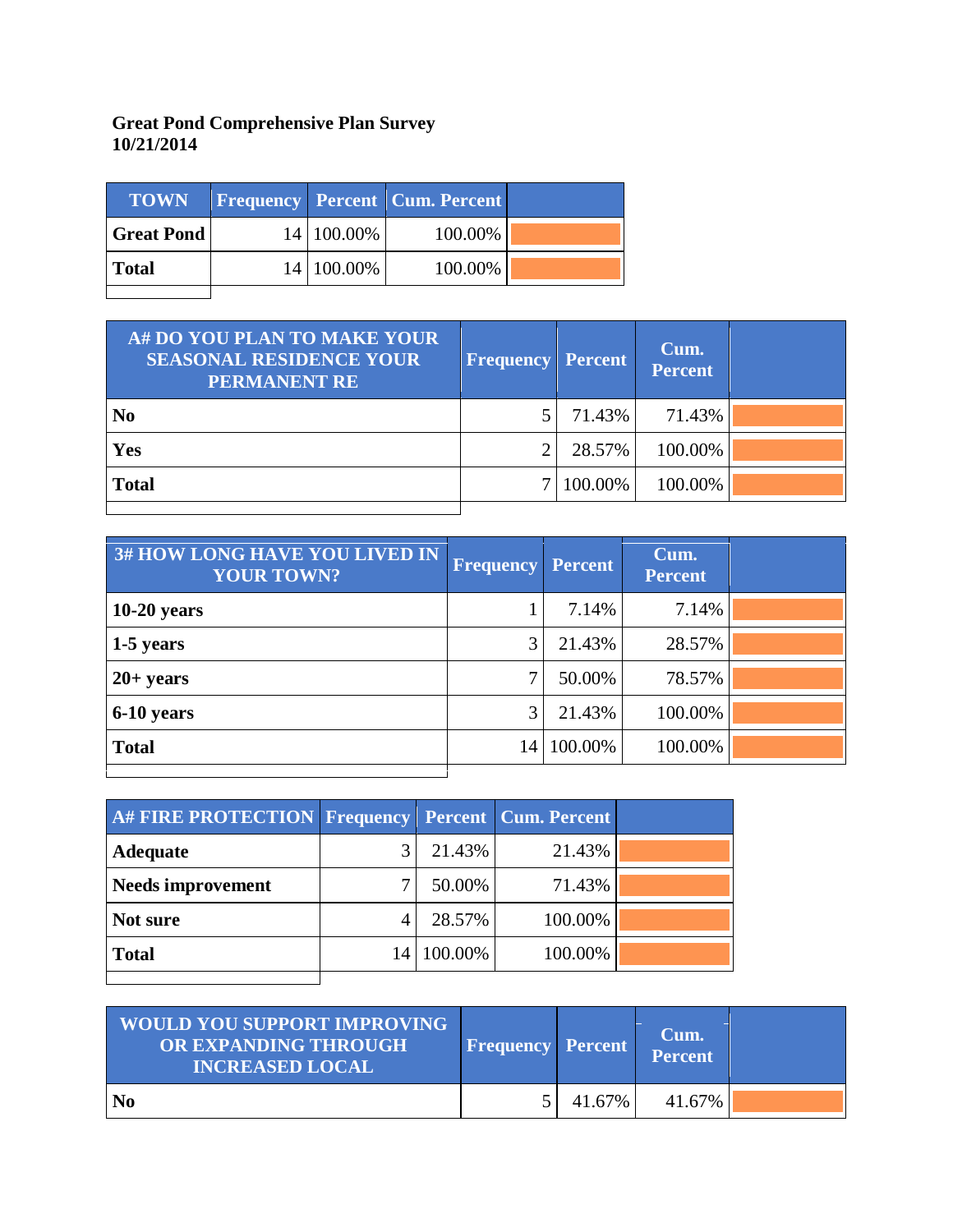| Yes          | $\mathbf{r}$ | 58.33% | 100.00%                |  |
|--------------|--------------|--------|------------------------|--|
| <b>Total</b> |              |        | 12   100.00%   100.00% |  |
|              |              |        |                        |  |

| <b>B# RECREATIONAL FACILITIES Frequency Percent Cum. Percent</b> |    |            |         |  |
|------------------------------------------------------------------|----|------------|---------|--|
| <b>Adequate</b>                                                  | 13 | 92.86%     | 92.86%  |  |
| <b>Needs improvement</b>                                         |    | 7.14%      | 100.00% |  |
| <b>Total</b>                                                     |    | 14 100.00% | 100.00% |  |
|                                                                  |    |            |         |  |

| <b>WOULD YOU SUPPORT IMPROVING</b><br>OR EXPANDING THROUGH<br><b>INCREASED LOCA1</b> | <b>Frequency</b> | <b>Percent</b> | Cum.<br><b>Percent</b> |  |
|--------------------------------------------------------------------------------------|------------------|----------------|------------------------|--|
| N <sub>0</sub>                                                                       |                  | 91.67%         | 91.67%                 |  |
| Yes                                                                                  |                  | 8.33%          | 100.00%                |  |
| <b>Total</b>                                                                         | 12               | 100.00%        | 100.00%                |  |
|                                                                                      |                  |                |                        |  |

| C# AMBULANCE   Frequency   Percent   Cum. Percent |    |         |         |  |
|---------------------------------------------------|----|---------|---------|--|
| <b>Adequate</b>                                   |    | 42.86%  | 42.86%  |  |
| Needs improvement                                 |    | 7.14%   | 50.00%  |  |
| Not sure                                          |    | 50.00%  | 100.00% |  |
| <b>Total</b>                                      | 14 | 100.00% | 100.00% |  |
|                                                   |    |         |         |  |

| <b>WOULD YOU SUPPORT IMPROVING</b><br>OR EXPANDING THROUGH<br><b>INCREASED LOCA2</b> | <b>Frequency Percent</b> |         | Cum.<br>Percent |  |
|--------------------------------------------------------------------------------------|--------------------------|---------|-----------------|--|
| N <sub>0</sub>                                                                       | 6                        | 54.55%  | 54.55%          |  |
| Yes                                                                                  |                          | 45.45%  | 100.00%         |  |
| <b>Total</b>                                                                         |                          | 100.00% | 100.00%         |  |
|                                                                                      |                          |         |                 |  |

| D# ROAD MAINTENANCE Frequency Percent Cum. Percent |          |        |  |
|----------------------------------------------------|----------|--------|--|
| Adequate                                           | 4 28.57% | 28.57% |  |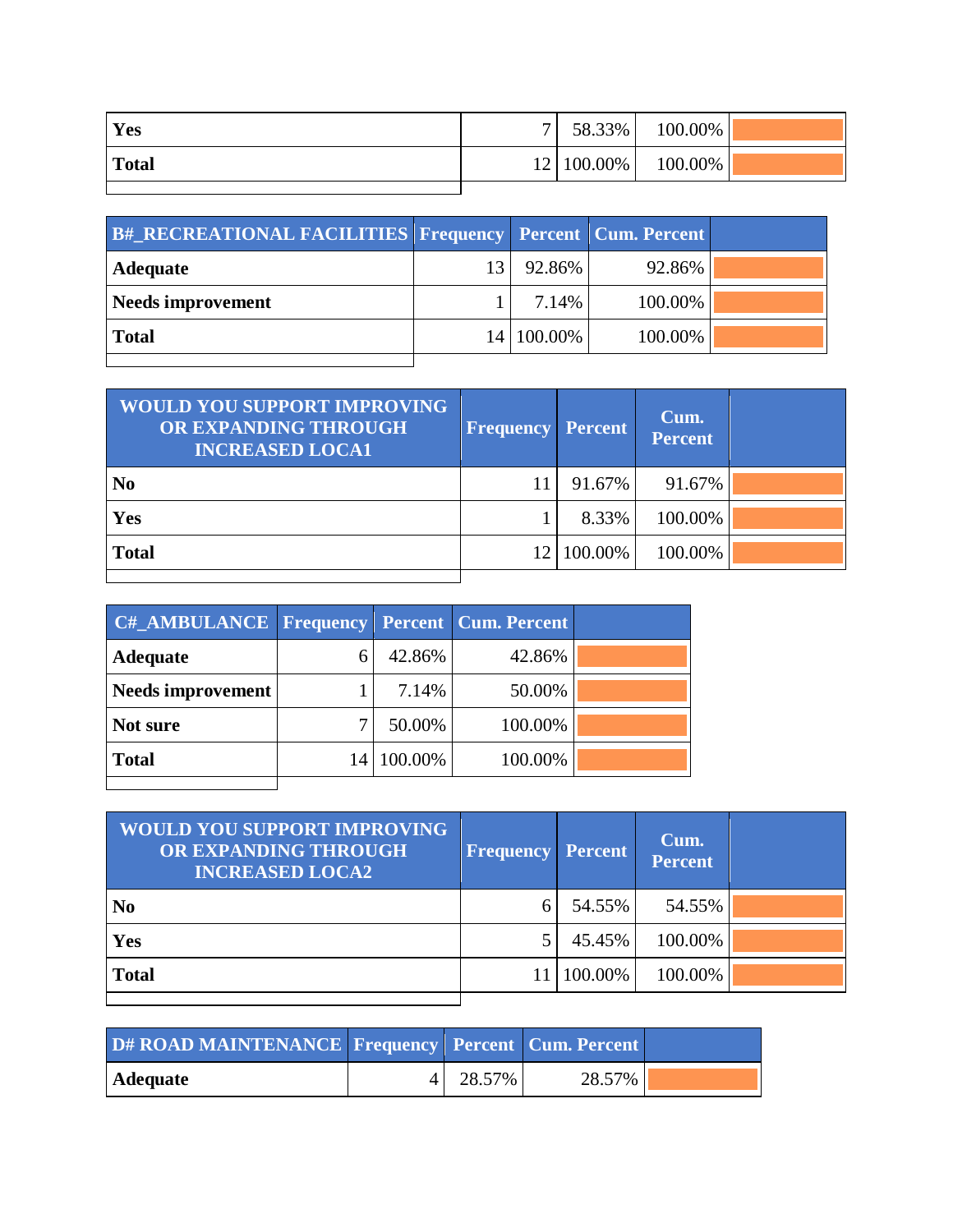| Needs improvement | 71.43%       | 100.00% |  |
|-------------------|--------------|---------|--|
| <b>Total</b>      | 14   100.00% | 100.00% |  |
|                   |              |         |  |

| <b>WOULD YOU SUPPORT IMPROVING</b><br>OR EXPANDING THROUGH<br><b>INCREASED LOCA3</b> | <b>Frequency Percent</b> |         | Cum.<br><b>Percent</b> |  |
|--------------------------------------------------------------------------------------|--------------------------|---------|------------------------|--|
| N <sub>0</sub>                                                                       |                          | 25.00%  | 25.00%                 |  |
| Yes                                                                                  |                          | 75.00%  | 100.00%                |  |
| <b>Total</b>                                                                         |                          | 100.00% | 100.00%                |  |
|                                                                                      |                          |         |                        |  |

| <b>E# SNOW REMOVAL/SANDING Frequency Percent Cum. Percent</b> |         |         |  |
|---------------------------------------------------------------|---------|---------|--|
| <b>Adequate</b>                                               | 50.00%  | 50.00%  |  |
| <b>Needs improvement</b>                                      | 14.29%  | 64.29%  |  |
| Not sure                                                      | 35.71%  | 100.00% |  |
| <b>Total</b>                                                  | 100.00% | 100.00% |  |
|                                                               |         |         |  |

| <b>WOULD YOU SUPPORT IMPROVING</b><br>OR EXPANDING THROUGH<br><b>INCREASED LOCA4</b> | <b>Frequency</b> | <b>Percent</b> | Cum.<br><b>Percent</b> |  |
|--------------------------------------------------------------------------------------|------------------|----------------|------------------------|--|
| N <sub>0</sub>                                                                       |                  | 80.00%         | 80.00%                 |  |
| Yes                                                                                  |                  | 20.00%         | 100.00%                |  |
| <b>Total</b>                                                                         |                  | 10 100.00%     | 100.00%                |  |

| F# PUBLIC SCHOOLS Frequency Percent Cum. Percent |    |         |         |  |
|--------------------------------------------------|----|---------|---------|--|
| <b>Adequate</b>                                  | 11 | 78.57%  | 78.57%  |  |
| <b>Needs improvement</b>                         |    | 7.14%   | 85.71%  |  |
| Not sure                                         |    | 14.29%  | 100.00% |  |
| <b>Total</b>                                     | 14 | 100.00% | 100.00% |  |
|                                                  |    |         |         |  |

| <b>WOULD YOU SUPPORT IMPROVING</b><br>OR EXPANDING THROUGH | <b>Frequency Percent</b> |  | <b>Cum</b><br><b>Percent</b> |  |
|------------------------------------------------------------|--------------------------|--|------------------------------|--|
|------------------------------------------------------------|--------------------------|--|------------------------------|--|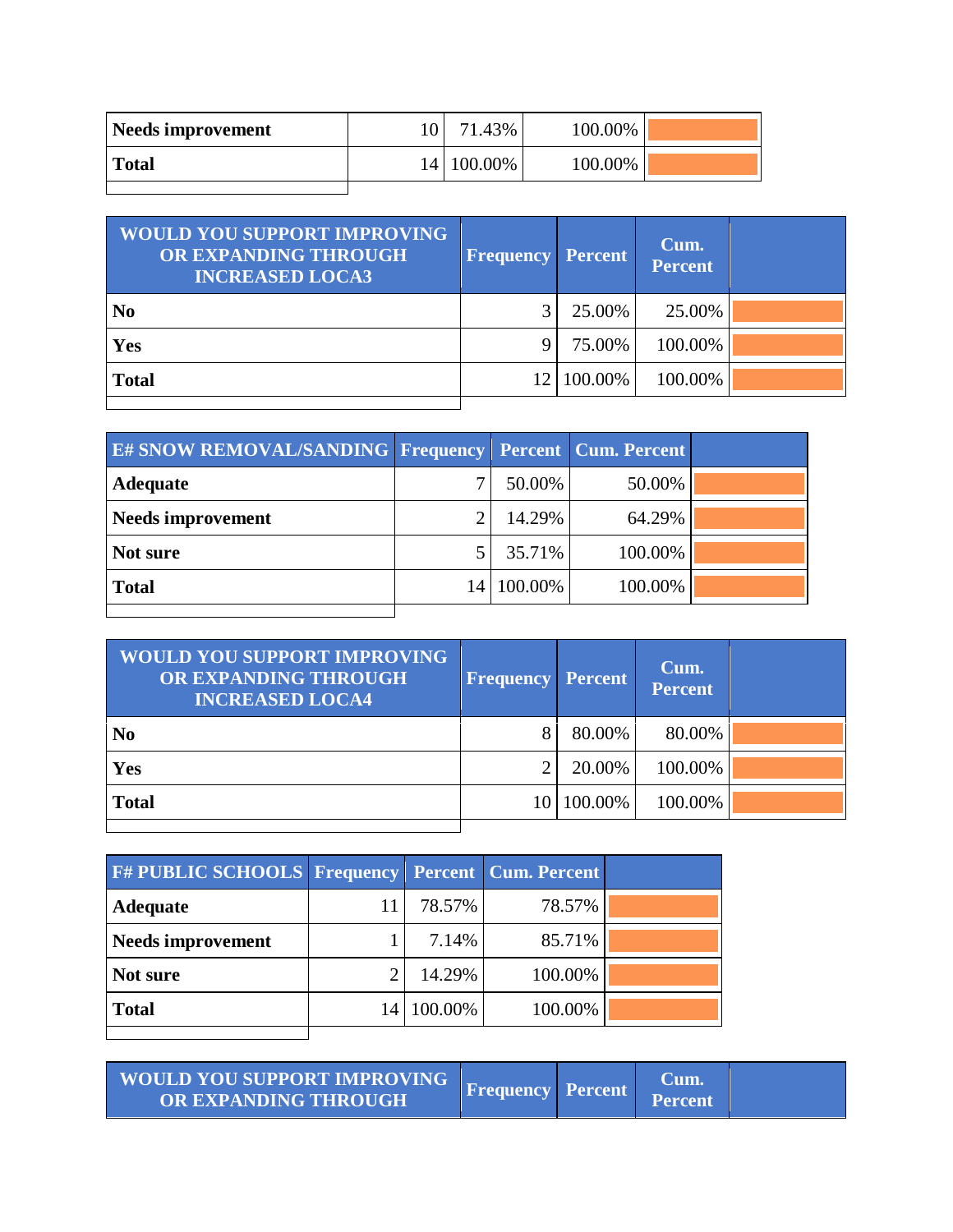| <b>INCREASED LOCA5</b> |                |            |         |  |
|------------------------|----------------|------------|---------|--|
| N <sub>0</sub>         | 8 <sub>1</sub> | 72.73%     | 72.73%  |  |
| Yes                    | $\mathcal{R}$  | 27.27%     | 100.00% |  |
| <b>Total</b>           |                | 11 100.00% | 100.00% |  |
|                        |                |            |         |  |

| <b>G#POLICE PROTECTION Frequency Percent Cum. Percent</b> |    |         |         |  |
|-----------------------------------------------------------|----|---------|---------|--|
| Adequate                                                  |    | 57.14%  | 57.14%  |  |
| <b>Needs improvement</b>                                  |    | 21.43%  | 78.57%  |  |
| Not sure                                                  |    | 21.43%  | 100.00% |  |
| <b>Total</b>                                              | 14 | 100.00% | 100.00% |  |
|                                                           |    |         |         |  |

| <b>WOULD YOU SUPPORT IMPROVING</b><br>OR EXPANDING THROUGH<br><b>INCREASED LOCA6</b> | <b>Frequency Percent</b> |              | Cum.<br>Percent |  |
|--------------------------------------------------------------------------------------|--------------------------|--------------|-----------------|--|
| <b>No</b>                                                                            |                          | 11   100.00% | 100.00%         |  |
| <b>Total</b>                                                                         |                          | 11   100.00% | 100.00%         |  |
|                                                                                      |                          |              |                 |  |

| <b>H# CODE ENFORCEMENT Frequency Percent Cum. Percent</b> |    |         |         |  |
|-----------------------------------------------------------|----|---------|---------|--|
| <b>Adequate</b>                                           |    | 71.43%  | 71.43%  |  |
| Needs improvement                                         |    | 14.29%  | 85.71%  |  |
| Not sure                                                  |    | 14.29%  | 100.00% |  |
| <b>Total</b>                                              | 14 | 100.00% | 100.00% |  |
|                                                           |    |         |         |  |

| <b>WOULD YOU SUPPORT IMPROVING</b><br>OR EXPANDING THROUGH<br><b>INCREASED LOCA7</b> | <b>Frequency Percent</b> |            | Cum.<br><b>Percent</b> |  |
|--------------------------------------------------------------------------------------|--------------------------|------------|------------------------|--|
| N <sub>0</sub>                                                                       | Q                        | 90.00%     | 90.00%                 |  |
| Yes                                                                                  |                          | 10.00%     | 100.00%                |  |
| <b>Total</b>                                                                         |                          | 10 100.00% | 100.00%                |  |
|                                                                                      |                          |            |                        |  |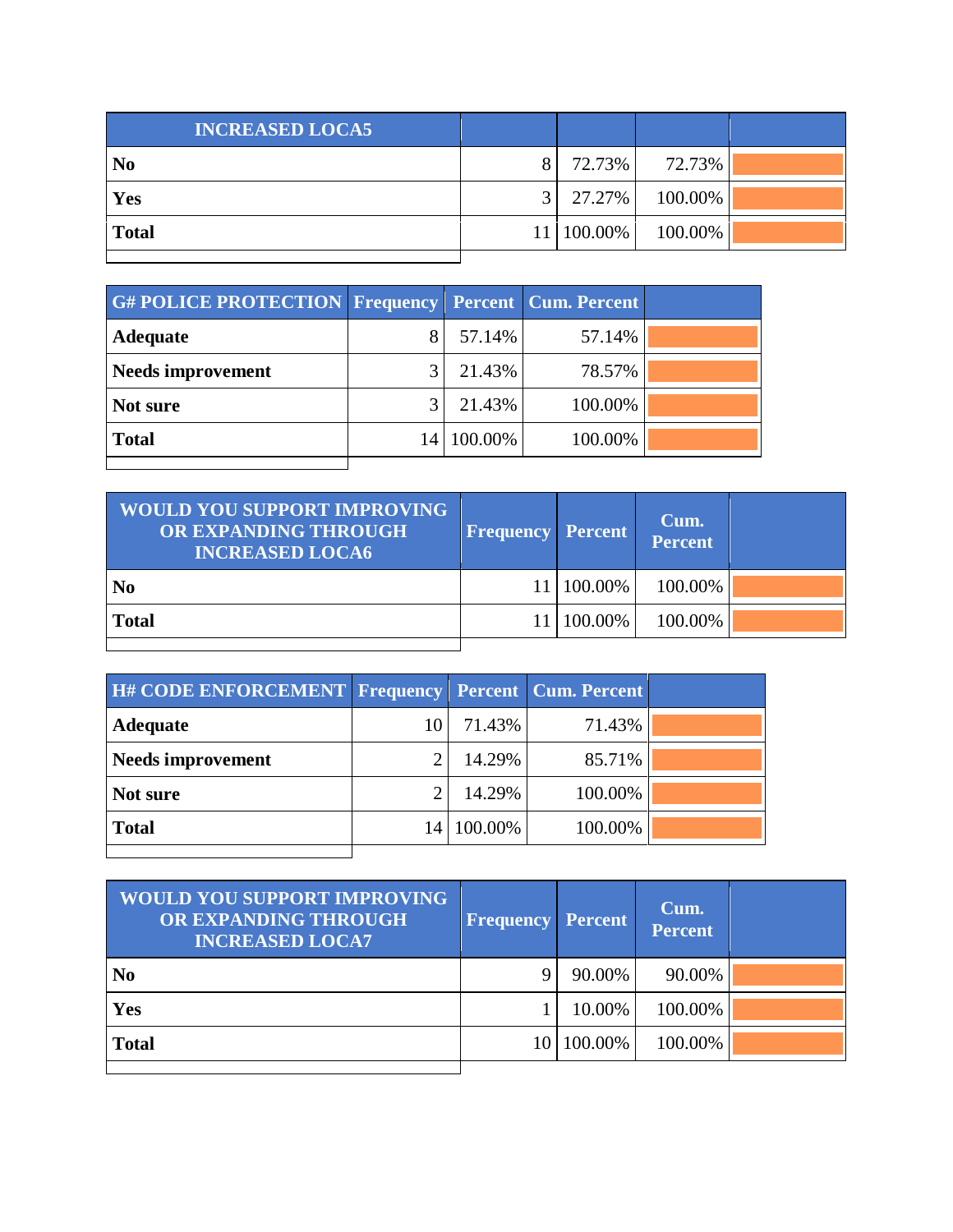| <b>I# PUBLIC ACCESS TO SHORE Frequency Percent Cum. Percent</b> |            |         |  |
|-----------------------------------------------------------------|------------|---------|--|
| <b>Adequate</b>                                                 | 92.86%     | 92.86%  |  |
| <b>Needs improvement</b>                                        | 7.14%      | 100.00% |  |
| <b>Total</b>                                                    | 14 100.00% | 100.00% |  |
|                                                                 |            |         |  |

| <b>WOULD YOU SUPPORT IMPROVING</b><br><b>OR EXPANDING THROUGH</b><br><b>INCREASED LOCA8</b> | <b>Frequency Percent</b> |              | Cum.<br>Percent |  |
|---------------------------------------------------------------------------------------------|--------------------------|--------------|-----------------|--|
| N <sub>0</sub>                                                                              |                          | 11   100.00% | 100.00%         |  |
| <b>Total</b>                                                                                |                          | 100.00%      | 100.00%         |  |
|                                                                                             |                          |              |                 |  |

| <b>J# LIBRARY</b> | <b>Frequency</b> |         | <b>Percent   Cum. Percent</b> |  |
|-------------------|------------------|---------|-------------------------------|--|
| <b>Adequate</b>   |                  | 57.14%  | 57.14%                        |  |
| Needs improvement |                  | 7.14%   | 64.29%                        |  |
| Not sure          |                  | 35.71%  | 100.00%                       |  |
| <b>Total</b>      | 14               | 100.00% | 100.00%                       |  |
|                   |                  |         |                               |  |

| <b>WOULD YOU SUPPORT IMPROVING</b><br>OR EXPANDING THROUGH<br><b>INCREASED LOCA9</b> | <b>Frequency</b> | <b>Percent</b> | Cum.<br><b>Percent</b> |  |
|--------------------------------------------------------------------------------------|------------------|----------------|------------------------|--|
| N <sub>0</sub>                                                                       |                  | 81.82%         | 81.82%                 |  |
| Yes                                                                                  |                  | 18.18%         | 100.00%                |  |
| <b>Total</b>                                                                         |                  | 100.00%        | 100.00%                |  |
|                                                                                      |                  |                |                        |  |

| <b>K#TOWN OFFICE Frequency Percent Cum. Percent</b> |    |         |         |  |
|-----------------------------------------------------|----|---------|---------|--|
| <b>Adequate</b>                                     |    | 57.14%  | 57.14%  |  |
| <b>Needs improvement</b>                            |    | 28.57%  | 85.71%  |  |
| Not sure                                            |    | 14.29%  | 100.00% |  |
| <b>Total</b>                                        | 14 | 100.00% | 100.00% |  |
|                                                     |    |         |         |  |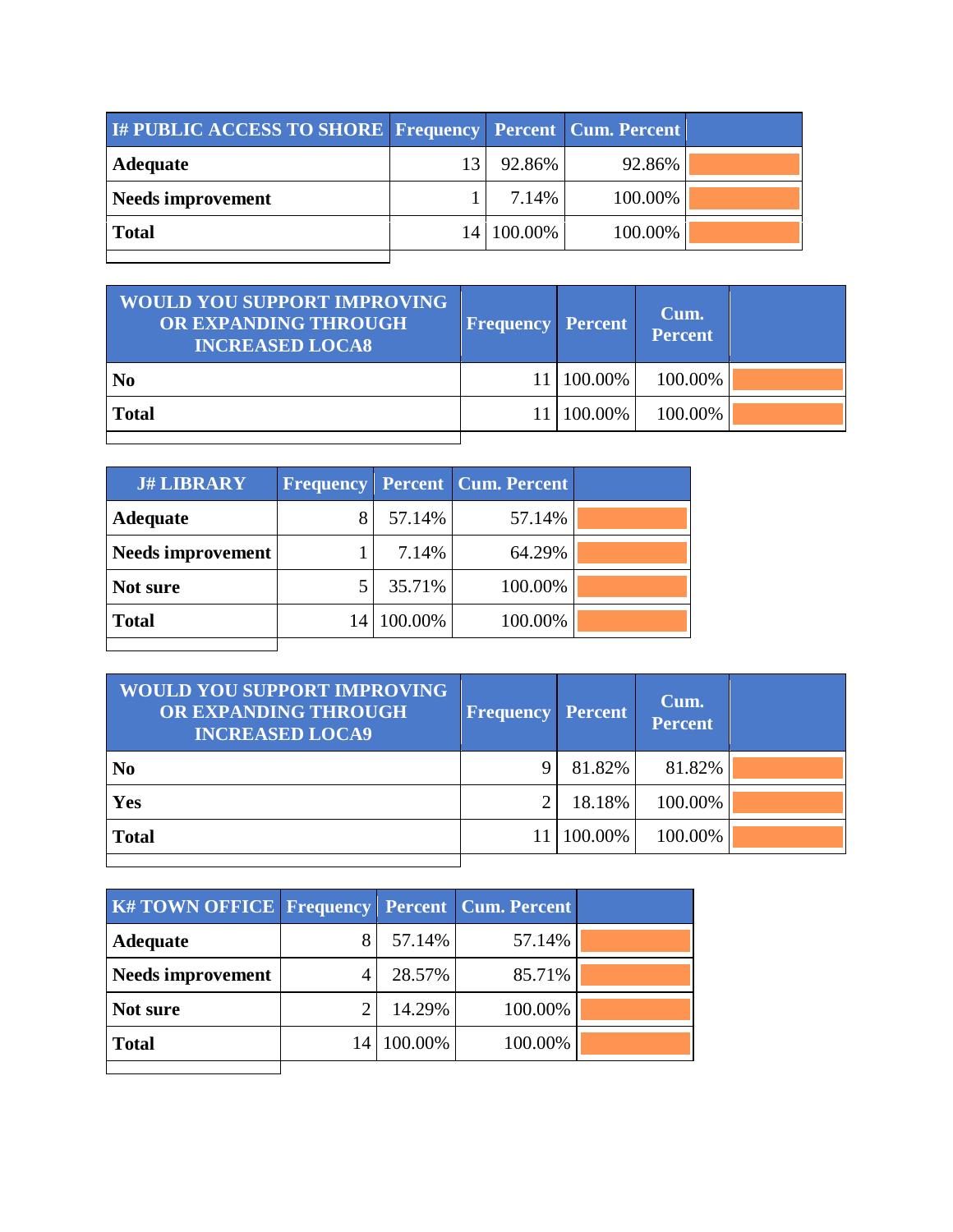| <b>WOULD YOU SUPPORT IMPROVING</b><br>OR EXPANDING THROUGH<br><b>INCREASED LOC10</b> | <b>Frequency</b> | <b>Percent</b> | Cum.<br><b>Percent</b> |  |
|--------------------------------------------------------------------------------------|------------------|----------------|------------------------|--|
| N <sub>0</sub>                                                                       |                  | 63.64%         | 63.64%                 |  |
| Yes                                                                                  | 4                | 36.36%         | 100.00%                |  |
| <b>Total</b>                                                                         |                  | 11 100.00%     | 100.00%                |  |
|                                                                                      |                  |                |                        |  |

| L# SOLID WASTE DISPOSAL Frequency Percent Cum. Percent |      |              |         |  |
|--------------------------------------------------------|------|--------------|---------|--|
| <b>Adequate</b>                                        | 12.1 | 85.71%       | 85.71%  |  |
| Not sure                                               |      | 14.29%       | 100.00% |  |
| <b>Total</b>                                           |      | 14   100.00% | 100.00% |  |
|                                                        |      |              |         |  |

| <b>WOULD YOU SUPPORT IMPROVING</b><br>OR EXPANDING THROUGH<br><b>INCREASED LOC11</b> | <b>Frequency</b> | <b>Percent</b> | Cum.<br><b>Percent</b> |  |
|--------------------------------------------------------------------------------------|------------------|----------------|------------------------|--|
| N <sub>0</sub>                                                                       |                  | 90.00%         | 90.00%                 |  |
| Yes                                                                                  |                  | 10.00%         | 100.00%                |  |
| <b>Total</b>                                                                         |                  | 10 100.00%     | 100.00%                |  |
|                                                                                      |                  |                |                        |  |

| M# COMPREHENSIVE PLAN Frequency Percent Cum. Percent |    |         |         |  |
|------------------------------------------------------|----|---------|---------|--|
| <b>Adequate</b>                                      |    | 35.71%  | 35.71%  |  |
| <b>Needs improvement</b>                             |    | 14.29%  | 50.00%  |  |
| Not sure                                             |    | 50.00%  | 100.00% |  |
| <b>Total</b>                                         | 14 | 100.00% | 100.00% |  |
|                                                      |    |         |         |  |

| <b>WOULD YOU SUPPORT IMPROVING</b><br>OR EXPANDING THROUGH<br><b>INCREASED LOC12</b> | <b>Frequency Percent</b> |         | Cum.<br><b>Percent</b> |  |
|--------------------------------------------------------------------------------------|--------------------------|---------|------------------------|--|
| N <sub>0</sub>                                                                       |                          | 63.64%  | 63.64%                 |  |
| Yes                                                                                  |                          | 36.36%  | 100.00%                |  |
| <b>Total</b>                                                                         |                          | 100.00% | 100.00%                |  |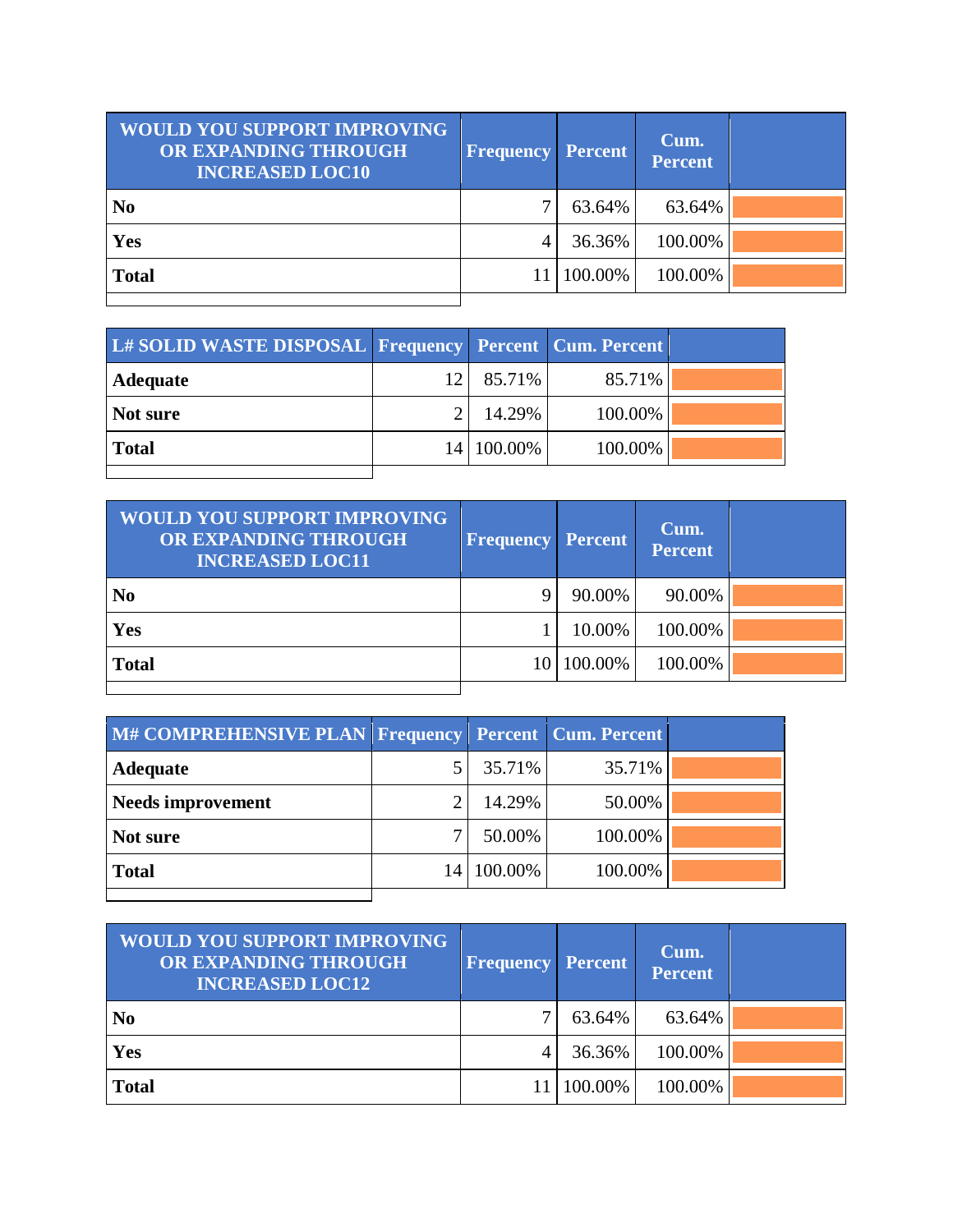| <b>N# OTHER MUNICIPAL SERVICES</b><br>(SPECIFY) | Frequency Percent |             | Cum.<br>Percent |  |
|-------------------------------------------------|-------------------|-------------|-----------------|--|
| <b>Total</b>                                    |                   | 0   100.00% | 100.00%         |  |

## **95% Conf Limits**  $\overline{\mathbf{1}}$

|              |              | <b>F34 Frequency Percent Cum. Percent</b> |  |
|--------------|--------------|-------------------------------------------|--|
| <b>Total</b> | $0 100.00\%$ | 100.00%                                   |  |
|              |              |                                           |  |

| <b>WOULD YOU SUPPORT IMPROVING</b><br>OR EXPANDING THROUGH<br><b>INCREASED LOC13</b> | <b>Frequency Percent</b> |              | Cum.<br>Percent |  |
|--------------------------------------------------------------------------------------|--------------------------|--------------|-----------------|--|
| <b>Total</b>                                                                         |                          | $0 100.00\%$ | 100.00%         |  |

| A#_JOB OPPORTUNITIES Frequency Percent Cum. Percent |            |         |  |
|-----------------------------------------------------|------------|---------|--|
| N <sub>0</sub>                                      | 57.14%     | 57.14%  |  |
| Yes                                                 | 42.86%     | 100.00% |  |
| <b>Total</b>                                        | 14 100.00% | 100.00% |  |
|                                                     |            |         |  |

| <b>B#_AFFORDABLE HOUSING Frequency Percent Cum. Percent</b> |          |            |         |  |
|-------------------------------------------------------------|----------|------------|---------|--|
| $\overline{\text{No}}$                                      | 12 I     | 85.71%     | 85.71%  |  |
| <b>Yes</b>                                                  | $\gamma$ | 14.29%     | 100.00% |  |
| Total                                                       |          | 14 100.00% | 100.00% |  |

| <b>C# SPEEDING TRAFFIC Frequency Percent Cum. Percent</b> |            |         |  |
|-----------------------------------------------------------|------------|---------|--|
| N <sub>0</sub>                                            | 64.29%     | 64.29%  |  |
| Yes                                                       | 35.71%     | 100.00% |  |
| <b>Total</b>                                              | 14 100.00% | 100.00% |  |
|                                                           |            |         |  |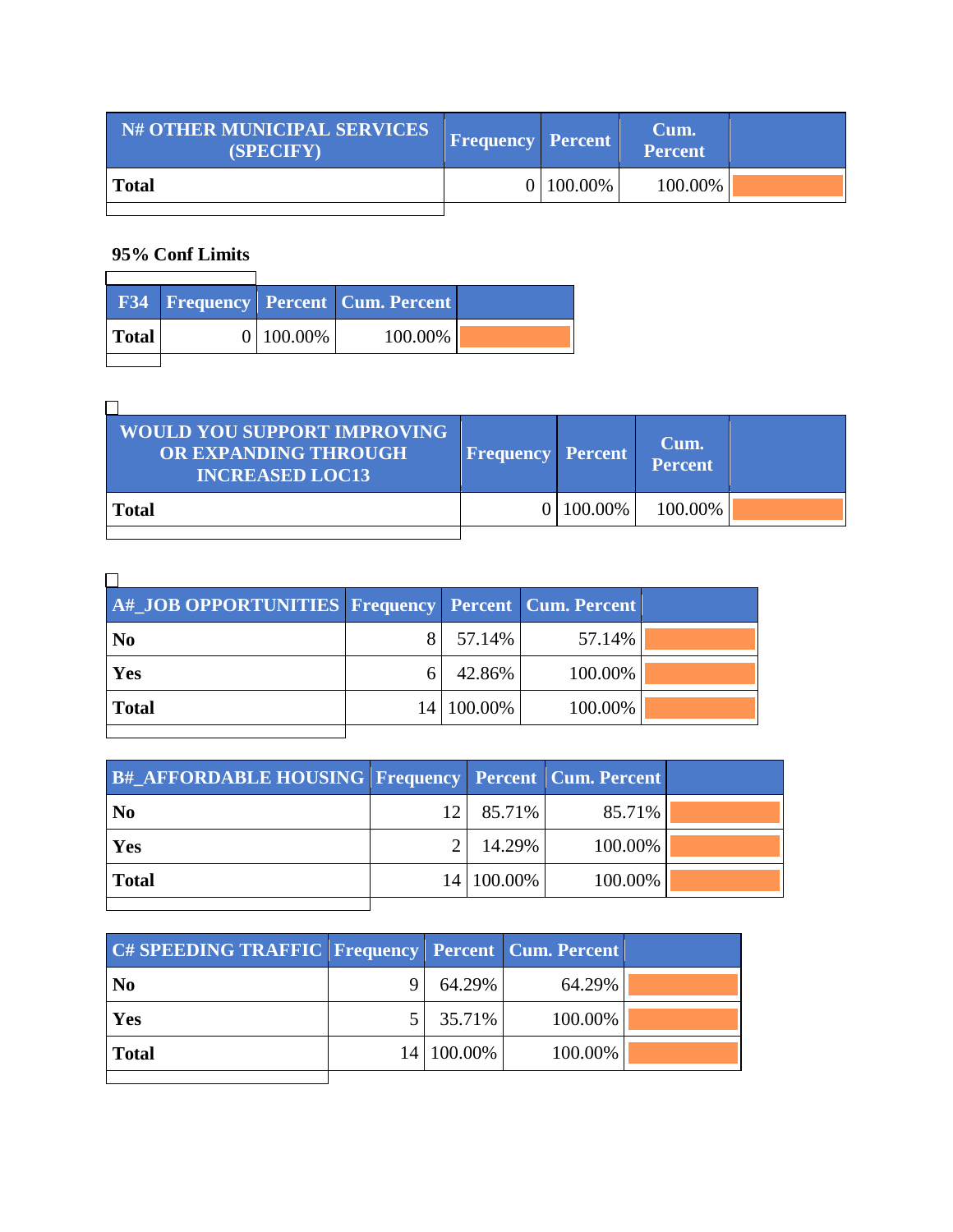| D# PROPERTY TAXES   Frequency   Percent   Cum. Percent |    |            |         |  |
|--------------------------------------------------------|----|------------|---------|--|
| N <sub>0</sub>                                         | 12 | 85.71%     | 85.71%  |  |
| Yes                                                    |    | 14.29%     | 100.00% |  |
| <b>Total</b>                                           |    | 14 100.00% | 100.00% |  |
|                                                        |    |            |         |  |

| <b>E# POPULATION GROWTH Frequency Percent Cum. Percent</b> |                |            |         |  |
|------------------------------------------------------------|----------------|------------|---------|--|
| $\mathbf{N}\mathbf{0}$                                     |                | 78.57% l   | 78.57%  |  |
| <b>Yes</b>                                                 | 3 <sup>1</sup> | 21.43%     | 100.00% |  |
| Total                                                      |                | 14 100.00% | 100.00% |  |
|                                                            |                |            |         |  |

| <b>F# HIGH SPEED INTERNET Frequency Percent Cum. Percent</b> |            |         |  |
|--------------------------------------------------------------|------------|---------|--|
| N <sub>0</sub>                                               | 78.57% '   | 78.57%  |  |
| Yes                                                          | 21.43%     | 100.00% |  |
| <b>Total</b>                                                 | 14 100.00% | 100.00% |  |
|                                                              |            |         |  |

| <b>G#POPULATION GROWTH Frequency Percent Cum. Percent</b> |                 |            |         |  |
|-----------------------------------------------------------|-----------------|------------|---------|--|
| N <sub>0</sub>                                            | 12 <sub>1</sub> | 85.71%     | 85.71%  |  |
| Yes                                                       |                 | 14.29%     | 100.00% |  |
| <b>Total</b>                                              |                 | 14 100.00% | 100.00% |  |
|                                                           |                 |            |         |  |

| <b>H#POTABLE WATER Frequency Percent Cum. Percent</b> |              |         |  |
|-------------------------------------------------------|--------------|---------|--|
| N <sub>0</sub>                                        | 14   100.00% | 100.00% |  |
| <b>Total</b>                                          | 14 100.00%   | 100.00% |  |
|                                                       |              |         |  |

l.

| <b>I# AIR OR WATER QUALITY Frequency Percent Cum. Percent</b> |    |            |         |  |
|---------------------------------------------------------------|----|------------|---------|--|
| N <sub>0</sub>                                                | 13 | 92.86%     | 92.86%  |  |
| Yes                                                           |    | 7.14%      | 100.00% |  |
| <b>Total</b>                                                  |    | 14 100.00% | 100.00% |  |
|                                                               |    |            |         |  |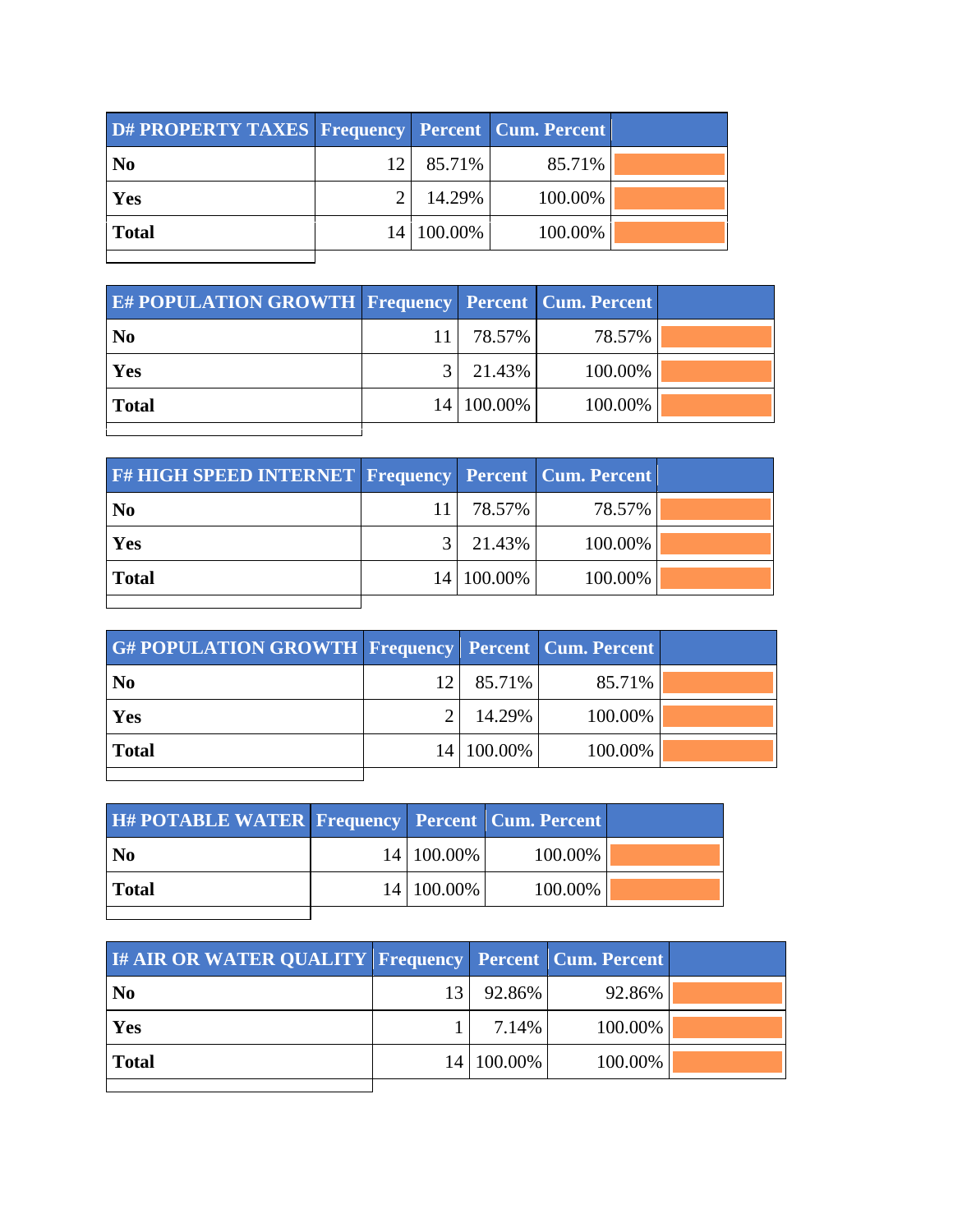| J# PUBLIC TRASPORTATION Frequency Percent Cum. Percent |            |         |  |
|--------------------------------------------------------|------------|---------|--|
| <b>No</b>                                              | 14 100.00% | 100.00% |  |
| <b>Total</b>                                           | 14 100.00% | 100.00% |  |
|                                                        |            |         |  |

| <b>K# LOSS OF WILDLIFE HABITAT Frequency Percent Cum. Percent</b> |            |         |  |
|-------------------------------------------------------------------|------------|---------|--|
| N <sub>0</sub>                                                    | 50.00%     | 50.00%  |  |
| Yes                                                               | 50.00%     | 100.00% |  |
| <b>Total</b>                                                      | 14 100.00% | 100.00% |  |
|                                                                   |            |         |  |

| L# TIMBER HARVESTING Frequency Percent Cum. Percent |            |         |  |
|-----------------------------------------------------|------------|---------|--|
| N <sub>0</sub>                                      | 50.00%     | 50.00%  |  |
| Yes                                                 | 50.00%     | 100.00% |  |
| <b>Total</b>                                        | 14 100.00% | 100.00% |  |
|                                                     |            |         |  |

| M# OTHER PROBLEMS (SPECIFY) Frequency Percent Cum. Percent |                   |         |  |
|------------------------------------------------------------|-------------------|---------|--|
| <b>Total</b>                                               | $0 \mid 100.00\%$ | 100.00% |  |
|                                                            |                   |         |  |

| F49            |           | <b>Frequency Percent Cum. Percent</b> |  |
|----------------|-----------|---------------------------------------|--|
| N <sub>0</sub> | 1 100.00% | 100.00%                               |  |
| <b>Total</b>   | 100.00%   | 100.00%                               |  |
|                |           |                                       |  |

| <b>3# DO YOU FEEL THAT THE TOWN</b><br><b>GOVERNMENT IS RESPONSIVE TO</b><br><b>YOUR NE</b> | <b>Frequency Percent</b> |         | Cum.<br><b>Percent</b> |  |
|---------------------------------------------------------------------------------------------|--------------------------|---------|------------------------|--|
| N <sub>0</sub>                                                                              |                          | 14.29%  | 14.29%                 |  |
| Yes                                                                                         | 12                       | 85.71%  | 100.00%                |  |
| <b>Total</b>                                                                                | 14                       | 100.00% | 100.00%                |  |

**A# SINGLE FAMILY HOUSES Frequency Percent Cum. Percent**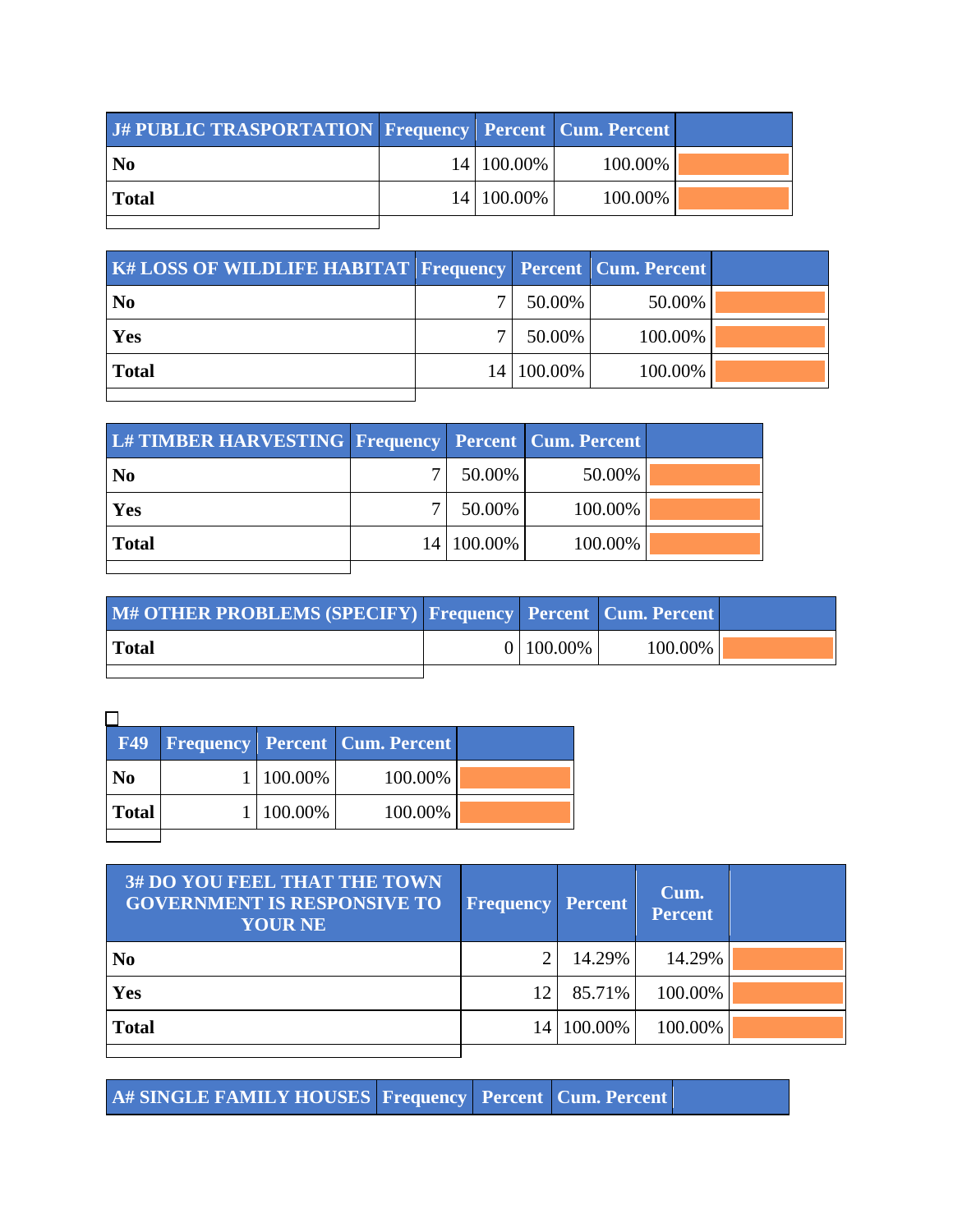| N <sub>0</sub>   |    | 21.43%     | 21.43%  |  |
|------------------|----|------------|---------|--|
| <b>Undecided</b> |    | 7.14%      | 28.57%  |  |
| Yes              | 10 | 71.43%     | 100.00% |  |
| <b>Total</b>     |    | 14 100.00% | 100.00% |  |
|                  |    |            |         |  |

| <b>B# DUPLEXES   Frequency</b> |                |            | <b>Percent   Cum. Percent</b> |  |
|--------------------------------|----------------|------------|-------------------------------|--|
| N <sub>0</sub>                 | 11             | 78.57%     | 78.57%                        |  |
| <b>Undecided</b>               |                | 7.14%      | 85.71%                        |  |
| Yes                            | $\overline{2}$ | 14.29%     | 100.00%                       |  |
| <b>Total</b>                   |                | 14 100.00% | 100.00%                       |  |
|                                |                |            |                               |  |

| <b>C# APARTMENTS Frequency</b> |            | <b>Percent   Cum. Percent</b> |  |
|--------------------------------|------------|-------------------------------|--|
| N <sub>0</sub>                 | 78.57%     | 78.57%                        |  |
| <b>Undecided</b>               | 7.14%      | 85.71%                        |  |
| Yes                            | 14.29%     | 100.00%                       |  |
| <b>Total</b>                   | 14 100.00% | 100.00%                       |  |
|                                |            |                               |  |

| D# AFFORDABLE HOUSING Frequency Percent Cum. Percent |    |         |         |  |
|------------------------------------------------------|----|---------|---------|--|
| N <sub>0</sub>                                       |    | 57.14%  | 57.14%  |  |
| <b>Undecided</b>                                     |    | 14.29%  | 71.43%  |  |
| Yes                                                  | 4  | 28.57%  | 100.00% |  |
| <b>Total</b>                                         | 14 | 100.00% | 100.00% |  |
|                                                      |    |         |         |  |

| <b>E# MOBILE HOMES ON</b><br><b>INDIVIDUAL LOTS</b> | <b>Frequency Percent</b> |            | Cum.<br><b>Percent</b> |  |
|-----------------------------------------------------|--------------------------|------------|------------------------|--|
| N <sub>0</sub>                                      |                          | 57.14%     | 57.14%                 |  |
| Yes                                                 | h                        | 42.86%     | 100.00%                |  |
| <b>Total</b>                                        |                          | 14 100.00% | 100.00%                |  |
|                                                     |                          |            |                        |  |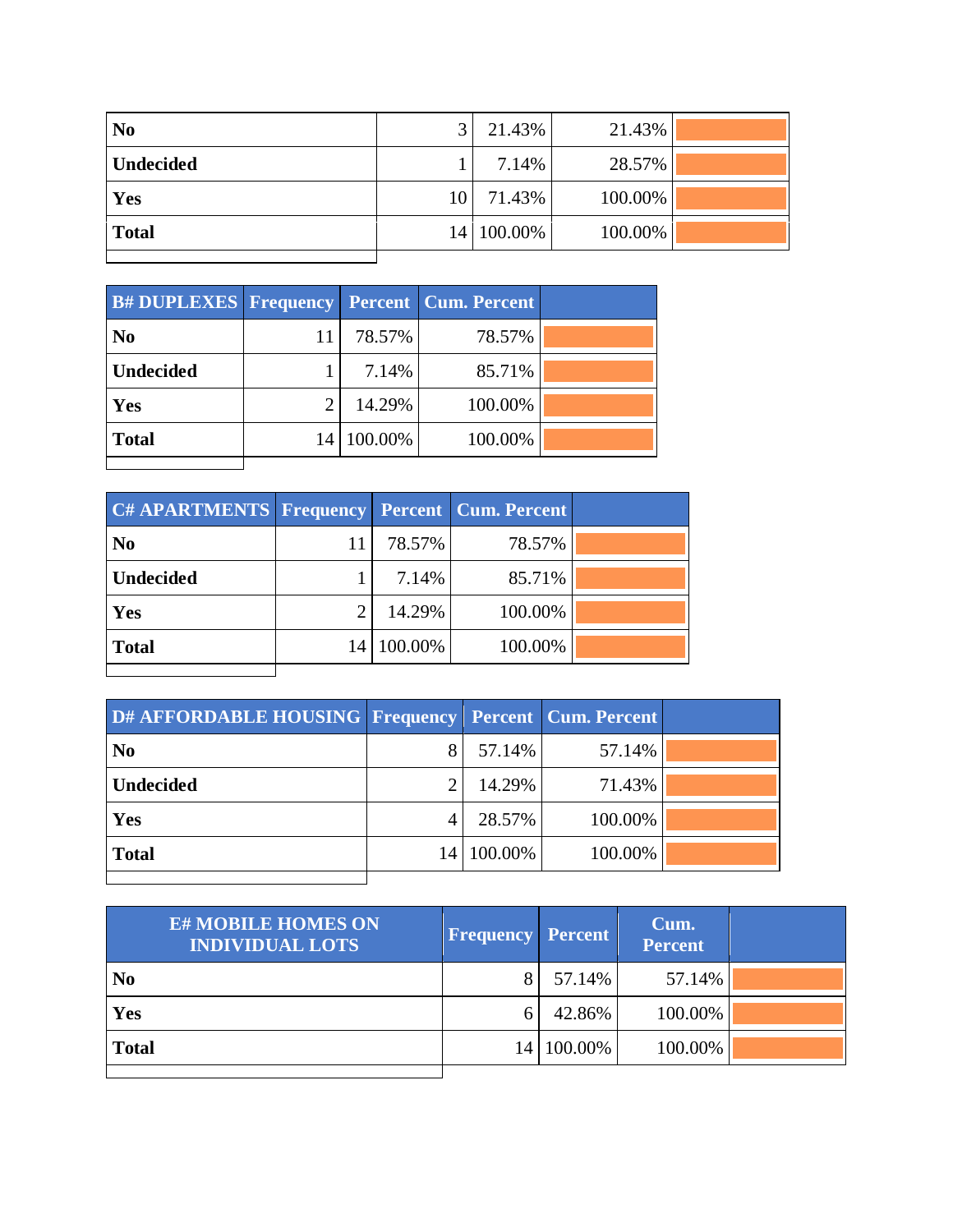| <b>F# CLUSTER (OR OPEN SPACE)</b><br><b>HOUSING</b> | <b>Frequency</b> | <b>Percent</b> | Cum.<br><b>Percent</b> |  |
|-----------------------------------------------------|------------------|----------------|------------------------|--|
| N <sub>0</sub>                                      |                  | 78.57%         | 78.57%                 |  |
| <b>Undecided</b>                                    |                  | 21.43%         | 100.00%                |  |
| <b>Total</b>                                        | 14 I             | 100.00%        | 100.00%                |  |
|                                                     |                  |                |                        |  |

## **95% Conf Limits**

No 49.20% 95.34%

Undecided 4.66% 50.80%

| <b>F58</b>                                            | <b>Frequency</b> | <b>Percent</b> | Cum.<br><b>Percent</b> |  |
|-------------------------------------------------------|------------------|----------------|------------------------|--|
| a. Anywhere in town                                   |                  | 7.14%          | 7.14%                  |  |
| b. In remote rural areas                              | $\overline{2}$   | 14.29%         | 21.43%                 |  |
| c. Adjacent to commercial areas                       | 1                | 7.14%          | 28.57%                 |  |
| e. In as few places in town as possibl                | 6                | 42.86%         | 71.43%                 |  |
| f. Anywhere but near built up<br>residential area     | $\mathbf{1}$     | 7.14%          | 78.57%                 |  |
| in planned areas                                      |                  | 7.14%          | 85.71%                 |  |
| <b>No Park</b>                                        | 1                | 7.14%          | 92.86%                 |  |
| There is no property available for such a<br>purpose. | 1                | 7.14%          | 100.00%                |  |
| <b>Total</b>                                          | 14               | 100.00%        | 100.00%                |  |

| <b>A# RESIDENTIAL</b>                |    |         | <b>Frequency Percent Cum. Percent</b> |  |
|--------------------------------------|----|---------|---------------------------------------|--|
| Anywhere in town                     | 8  | 57.14%  | 57.14%                                |  |
| <b>Close to village centers</b>      | ി  | 14.29%  | 71.43%                                |  |
| Nowhere in town                      |    | 7.14%   | 78.57%                                |  |
| <b>Specifically designated areas</b> | ി  | 14.29%  | 92.86%                                |  |
| <b>Undecided</b>                     |    | 7.14%   | 100.00%                               |  |
| <b>Total</b>                         | 14 | 100.00% | 100.00%                               |  |
|                                      |    |         |                                       |  |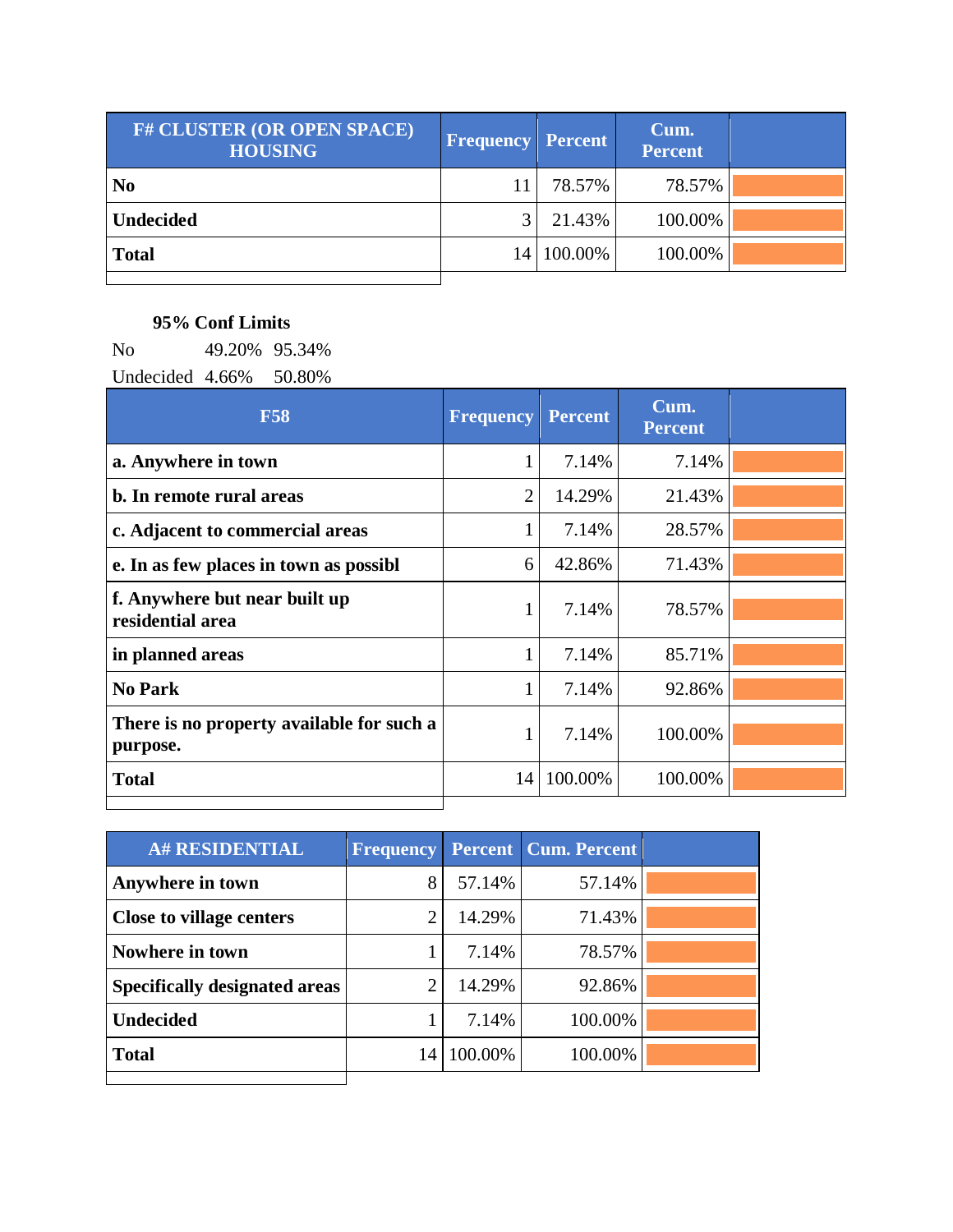| <b>B# COMMERCIAL (RETAIL &amp;</b><br><b>SERVICES</b> ) | <b>Frequency</b> | <b>Percent</b> | Cum.<br><b>Percent</b> |  |
|---------------------------------------------------------|------------------|----------------|------------------------|--|
| Anywhere in town                                        | ◠                | 14.29%         | 14.29%                 |  |
| <b>Close to villages centers</b>                        | 4                | 28.57%         | 42.86%                 |  |
| Nowhere in town                                         | 4                | 28.57%         | 71.43%                 |  |
| <b>Specifically designated areas</b>                    | 4                | 28.57%         | 100.00%                |  |
| <b>Total</b>                                            | 14               | 100.00%        | 100.00%                |  |
|                                                         |                  |                |                        |  |

| <b>C# LIGHT MANUFACTURING</b><br><b>OPERATIONS</b> | <b>Frequency</b> | <b>Percent</b> | Cum.<br><b>Percent</b> |  |
|----------------------------------------------------|------------------|----------------|------------------------|--|
| Anywhere in town                                   | 2                | 14.29%         | 14.29%                 |  |
| <b>Close to village centers</b>                    |                  | 7.14%          | 21.43%                 |  |
| Nowhere in town                                    | 8                | 57.14%         | 78.57%                 |  |
| <b>Specifically designated areas</b>               |                  | 7.14%          | 85.71%                 |  |
| <b>Undecided</b>                                   | $\overline{2}$   | 14.29%         | 100.00%                |  |
| <b>Total</b>                                       | 14               | 100.00%        | 100.00%                |  |
|                                                    |                  |                |                        |  |

| <b>D# HEAVY INDUSTRIAL</b><br><b>OPERATIONS</b> | <b>Frequency Percent</b> |         | Cum.<br><b>Percent</b> |  |
|-------------------------------------------------|--------------------------|---------|------------------------|--|
| Anywhere in town                                |                          | 14.29%  | 14.29%                 |  |
| <b>Nowhere in towns</b>                         |                          | 78.57%  | 92.86%                 |  |
| <b>Specifically designated areas</b>            |                          | 7.14%   | 100.00%                |  |
| <b>Total</b>                                    | 14                       | 100.00% | 100.00%                |  |
|                                                 |                          |         |                        |  |

| <b>E# GRAVEL EXTRACTION Frequency Percent Cum. Percent</b> |    |         |         |  |
|------------------------------------------------------------|----|---------|---------|--|
| Anywhere in town                                           |    | 7.14%   | 7.14%   |  |
| Nowhere in town                                            |    | 42.86%  | 50.00%  |  |
| <b>Specifically designated areas</b>                       | 6  | 42.86%  | 92.86%  |  |
| <b>Undecided</b>                                           |    | 7.14%   | 100.00% |  |
| <b>Total</b>                                               | 14 | 100.00% | 100.00% |  |
|                                                            |    |         |         |  |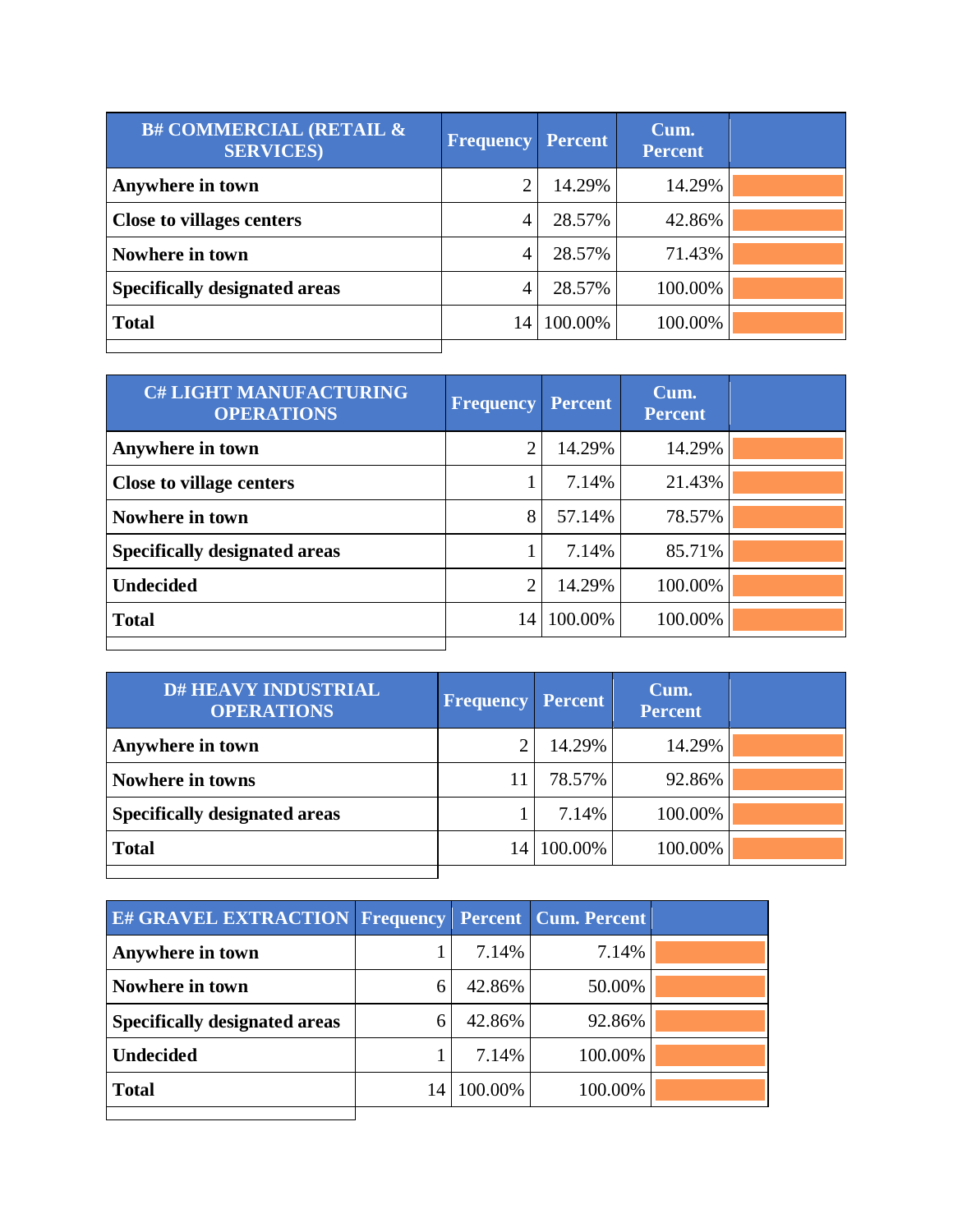| <b>F# CELL TOWERS</b>                |         | <b>Frequency Percent Cum. Percent</b> |  |
|--------------------------------------|---------|---------------------------------------|--|
| Anywhere in town                     | 7.14%   | 7.14%                                 |  |
| Nowhere in town                      | 28.57%  | 35.71%                                |  |
| <b>Specifically designated areas</b> | 64.29%  | 100.00%                               |  |
| <b>Total</b>                         | 100.00% | 100.00%                               |  |
|                                      |         |                                       |  |

| <b>G# WIND TURBINES</b>              |    |         | <b>Frequency Percent Cum. Percent</b> |  |
|--------------------------------------|----|---------|---------------------------------------|--|
| Anywhere in town                     |    | 7.14%   | 7.14%                                 |  |
| Nowhere in town                      |    | 28.57%  | 35.71%                                |  |
| <b>Specifically designated areas</b> |    | 64.29%  | 100.00%                               |  |
| <b>Total</b>                         | 14 | 100.00% | 100.00%                               |  |
|                                      |    |         |                                       |  |

| H# GAS OR OIL PIPELINES Frequency Percent Cum. Percent |    |         |         |  |
|--------------------------------------------------------|----|---------|---------|--|
| Anywhere in town                                       |    | 7.14%   | 7.14%   |  |
| <b>Close to village centers</b>                        |    | 7.14%   | 14.29%  |  |
| Nowhere in town                                        | 6  | 42.86%  | 57.14%  |  |
| <b>Specifically designated areas</b>                   | 6  | 42.86%  | 100.00% |  |
| <b>Total</b>                                           | 14 | 100.00% | 100.00% |  |
|                                                        |    |         |         |  |

| I# EAST/WEST HIGHWAY Frequency       |    |         | <b>Percent   Cum. Percent</b> |  |
|--------------------------------------|----|---------|-------------------------------|--|
| Anywhere in town                     |    | 7.14%   | 7.14%                         |  |
| <b>Close to village centers</b>      |    | 7.14%   | 14.29%                        |  |
| Nowhere in town                      | 8  | 57.14%  | 71.43%                        |  |
| <b>Specifically designated areas</b> | 3  | 21.43%  | 92.86%                        |  |
| <b>Undecided</b>                     |    | 7.14%   | 100.00%                       |  |
| <b>Total</b>                         | 14 | 100.00% | 100.00%                       |  |
|                                      |    |         |                               |  |

**A# AGRICULTURE LAND Frequency Percent Cum. Percent**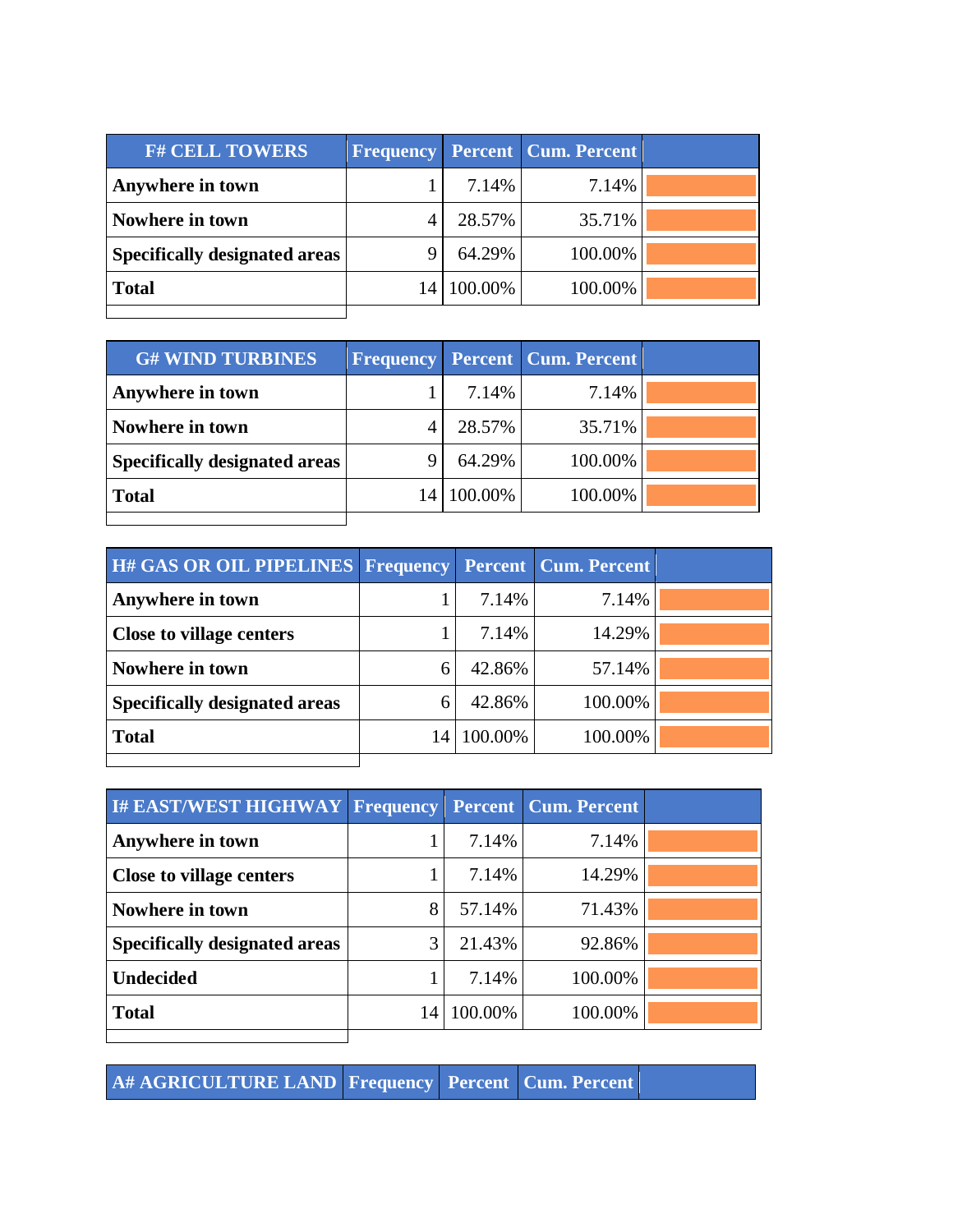| N <sub>0</sub> |                 | 14.29%     | 14.29%  |  |
|----------------|-----------------|------------|---------|--|
| Yes            | 12 <sup>1</sup> | 85.71%     | 100.00% |  |
| <b>Total</b>   |                 | 14 100.00% | 100.00% |  |
|                |                 |            |         |  |

| <b>B#FOREST LAND Frequency Percent Cum. Percent</b> |    |            |         |  |
|-----------------------------------------------------|----|------------|---------|--|
| N <sub>0</sub>                                      |    | 21.43%     | 21.43%  |  |
| <b>Undecided</b>                                    |    | 7.14%      | 28.57%  |  |
| Yes                                                 | 10 | 71.43%     | 100.00% |  |
| <b>Total</b>                                        |    | 14 100.00% | 100.00% |  |
|                                                     |    |            |         |  |

| <b>C# TREE GROWTH Frequency Percent Cum. Percent</b> |            |         |  |
|------------------------------------------------------|------------|---------|--|
| N <sub>0</sub>                                       | 28.57%     | 28.57%  |  |
| Yes                                                  | 10 71.43%  | 100.00% |  |
| <b>Total</b>                                         | 14 100.00% | 100.00% |  |
|                                                      |            |         |  |

| D# WILDLIFE HABITAT Frequency |                 |         | <b>Percent Cum. Percent</b> |  |
|-------------------------------|-----------------|---------|-----------------------------|--|
| N <sub>0</sub>                |                 | 21.43%  | 21.43%                      |  |
| <b>Undecided</b>              |                 | 14.29%  | 35.71%                      |  |
| Yes                           |                 | 64.29%  | 100.00%                     |  |
| <b>Total</b>                  | 14 <sup>1</sup> | 100.00% | 100.00%                     |  |
|                               |                 |         |                             |  |

| <b>E#AQUIFERS Frequency Percent Cum. Percent</b> |    |            |         |  |
|--------------------------------------------------|----|------------|---------|--|
| N <sub>0</sub>                                   |    | 7.14%      | 7.14%   |  |
| <b>Undecided</b>                                 |    | 21.43%     | 28.57%  |  |
| Yes                                              | 10 | 71.43%     | 100.00% |  |
| <b>Total</b>                                     |    | 14 100.00% | 100.00% |  |
|                                                  |    |            |         |  |

| <b>F#WETLANDS Frequency Percent Cum. Percent</b> |                  |        |  |
|--------------------------------------------------|------------------|--------|--|
| <b>No</b>                                        | $3 \mid 21.43\%$ | 21.43% |  |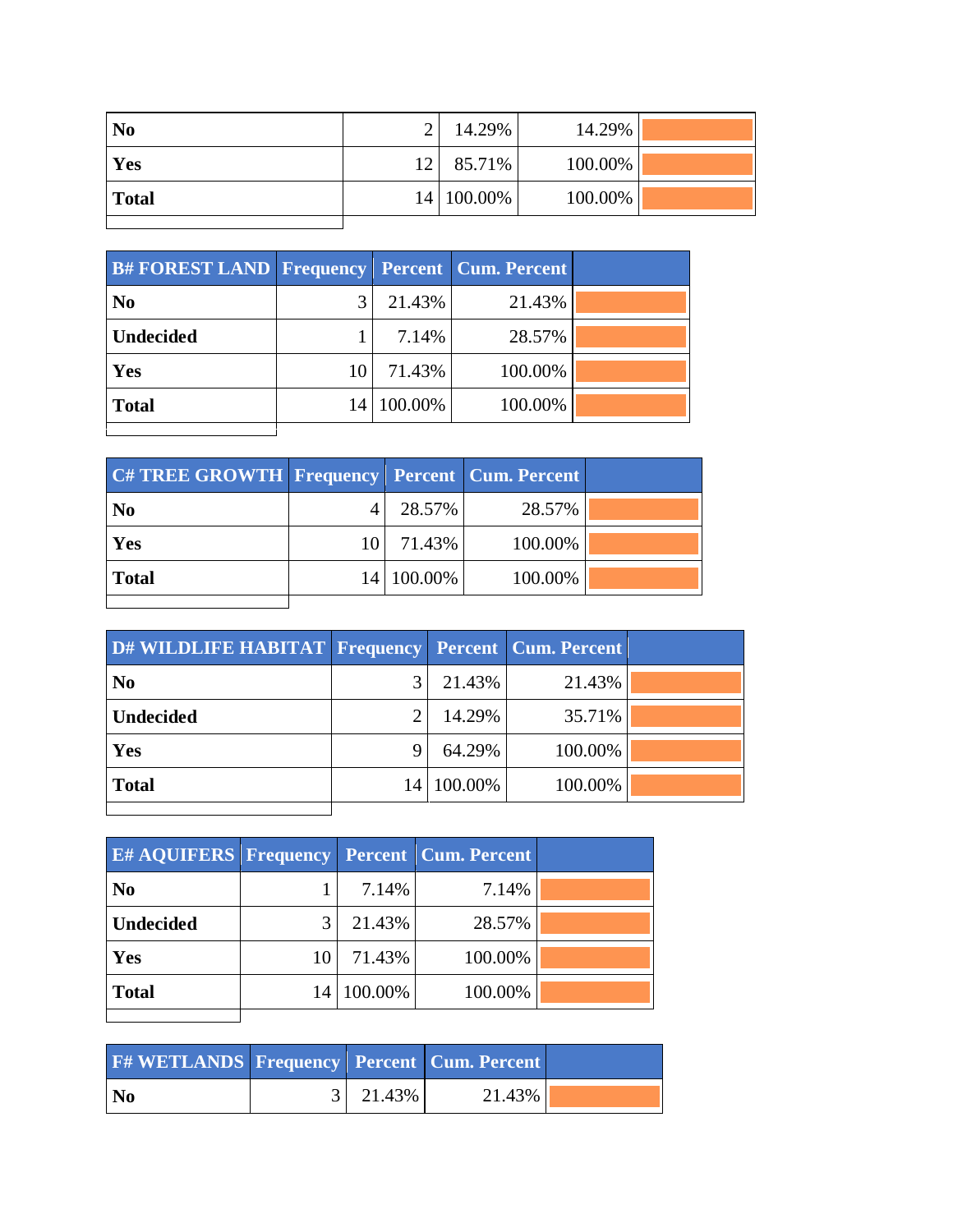| Undecided    |      | 7.14%        | 28.57%  |  |
|--------------|------|--------------|---------|--|
| Yes          | 10 I | 71.43%       | 100.00% |  |
| <b>Total</b> |      | 14   100.00% | 100.00% |  |
|              |      |              |         |  |

| <b>G#SCENIC VIEWS Frequency Percent Cum. Percent</b> |    |         |         |  |
|------------------------------------------------------|----|---------|---------|--|
| N <sub>0</sub>                                       |    | 14.29%  | 14.29%  |  |
| <b>Undecided</b>                                     |    | 7.14%   | 21.43%  |  |
| Yes                                                  | 11 | 78.57%  | 100.00% |  |
| <b>Total</b>                                         | 14 | 100.00% | 100.00% |  |
|                                                      |    |         |         |  |

| <b>H# DEER WINTERING AREAS Frequency Percent Cum. Percent</b> |    |         |         |  |
|---------------------------------------------------------------|----|---------|---------|--|
| $\overline{\text{No}}$                                        |    | 14.29%  | 14.29%  |  |
| <b>Undecided</b>                                              |    | 7.14%   | 21.43%  |  |
| Yes                                                           |    | 78.57%  | 100.00% |  |
| <b>Total</b>                                                  | 14 | 100.00% | 100.00% |  |
|                                                               |    |         |         |  |

| <b>I# UNION RIVER WATERSHED Frequency Percent Cum. Percent</b> |    |            |         |  |
|----------------------------------------------------------------|----|------------|---------|--|
| <b>Undecided</b>                                               |    | 7.14%      | 7.14%   |  |
| Yes                                                            | 13 | 92.86%     | 100.00% |  |
| <b>Total</b>                                                   |    | 14 100.00% | 100.00% |  |
|                                                                |    |            |         |  |

| J# LAKE WATERSHEDS Frequency Percent Cum. Percent |    |            |         |  |
|---------------------------------------------------|----|------------|---------|--|
| N <sub>0</sub>                                    |    | 7.14%      | 7.14%   |  |
| <b>Undecided</b>                                  |    | 7.14%      | 14.29%  |  |
| Yes                                               | 12 | 85.71%     | 100.00% |  |
| <b>Total</b>                                      | 14 | $100.00\%$ | 100.00% |  |
|                                                   |    |            |         |  |

| <b>5# HOW IMPORTANT IS</b><br>MAINTAINING THE RURAL WAY OF | <b>Frequency Percent</b> | Jum.<br><b>Percent</b> |  |
|------------------------------------------------------------|--------------------------|------------------------|--|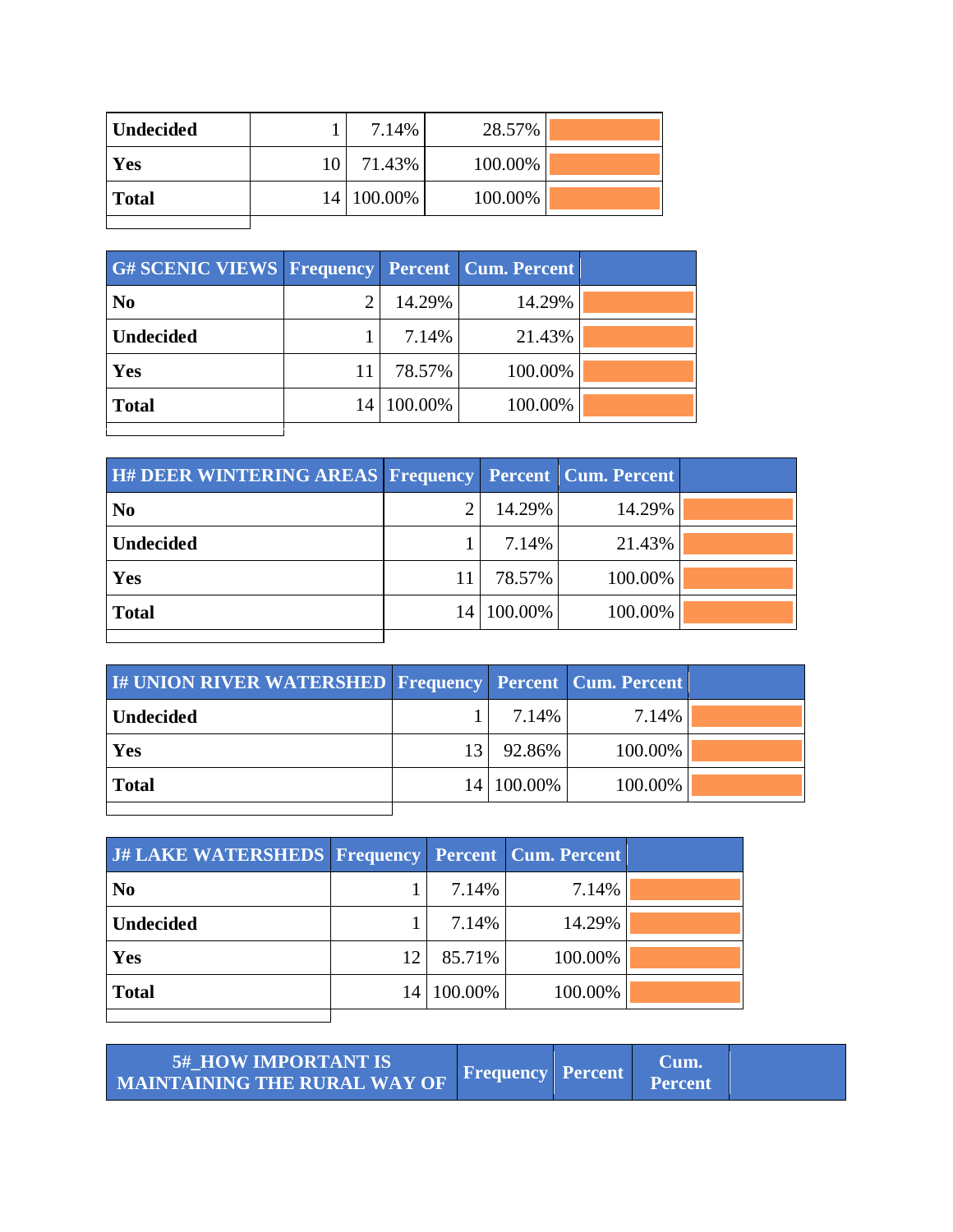| LIFE?              |    |            |         |  |
|--------------------|----|------------|---------|--|
| Not very important |    | 14.29%     | 14.29%  |  |
| Very important     | 12 | 85.71%     | 100.00% |  |
| <b>Total</b>       |    | 14 100.00% | 100.00% |  |
|                    |    |            |         |  |

| <b>6# PLEASE INDICATE WHAT YOU</b><br><b>LIKE MOST ABOUT LIVING IN YOUR</b><br><b>TOWN:</b>                                                                                 | <b>Frequency</b> | <b>Percent</b> | Cum.<br><b>Percent</b> |  |
|-----------------------------------------------------------------------------------------------------------------------------------------------------------------------------|------------------|----------------|------------------------|--|
| Did like but gossip has overrun the town.                                                                                                                                   | 1                | 8.33%          | 8.33%                  |  |
| It's quiet, access to water and nature.                                                                                                                                     | 1                | 8.33%          | 16.67%                 |  |
| Peace, quiet and good neighbors.                                                                                                                                            | 1                | 8.33%          | 25.00%                 |  |
| <b>Peaceful country living</b>                                                                                                                                              | 1                | 8.33%          | 33.33%                 |  |
| Quiet rural area with friendly residents                                                                                                                                    | 1                | 8.33%          | 41.67%                 |  |
| Quiet, fresh air, wildlife.                                                                                                                                                 | 1                | 8.33%          | 50.00%                 |  |
| Quiet, rural nature. Little development.<br>Definitely don't want an east-west<br>highway!!                                                                                 | $\mathbf{1}$     | 8.33%          | 58.33%                 |  |
| <b>Quiet</b> ; privacy                                                                                                                                                      | $\mathbf{1}$     | 8.33%          | 66.67%                 |  |
| tax base                                                                                                                                                                    | 1                | 8.33%          | 75.00%                 |  |
| The beauty of the area, no noise pollution                                                                                                                                  | 1                | 8.33%          | 83.33%                 |  |
| The expanse of natural surroundings, clean<br>air and water.                                                                                                                | 1                | 8.33%          | 91.67%                 |  |
| The wildlife, vistas, clean air, clean water,<br>lake for swimming and boating, fishing,<br>walking the woods roads, the school, the<br>people of this town, the quietness. | 1                | 8.33%          | 100.00%                |  |
| <b>Total</b>                                                                                                                                                                | 12               | 100.00%        | 100.00%                |  |

| <b>7# PLEASE INDICATE WHAT YOU</b><br>LIKE LEAST ABOUT LIVING IN YOUR Frequency Percent<br><b>TOW</b> |       | Cum.<br>Percent |  |
|-------------------------------------------------------------------------------------------------------|-------|-----------------|--|
| <b>Excessive clear cutting</b>                                                                        | 9.09% | 9.09%           |  |